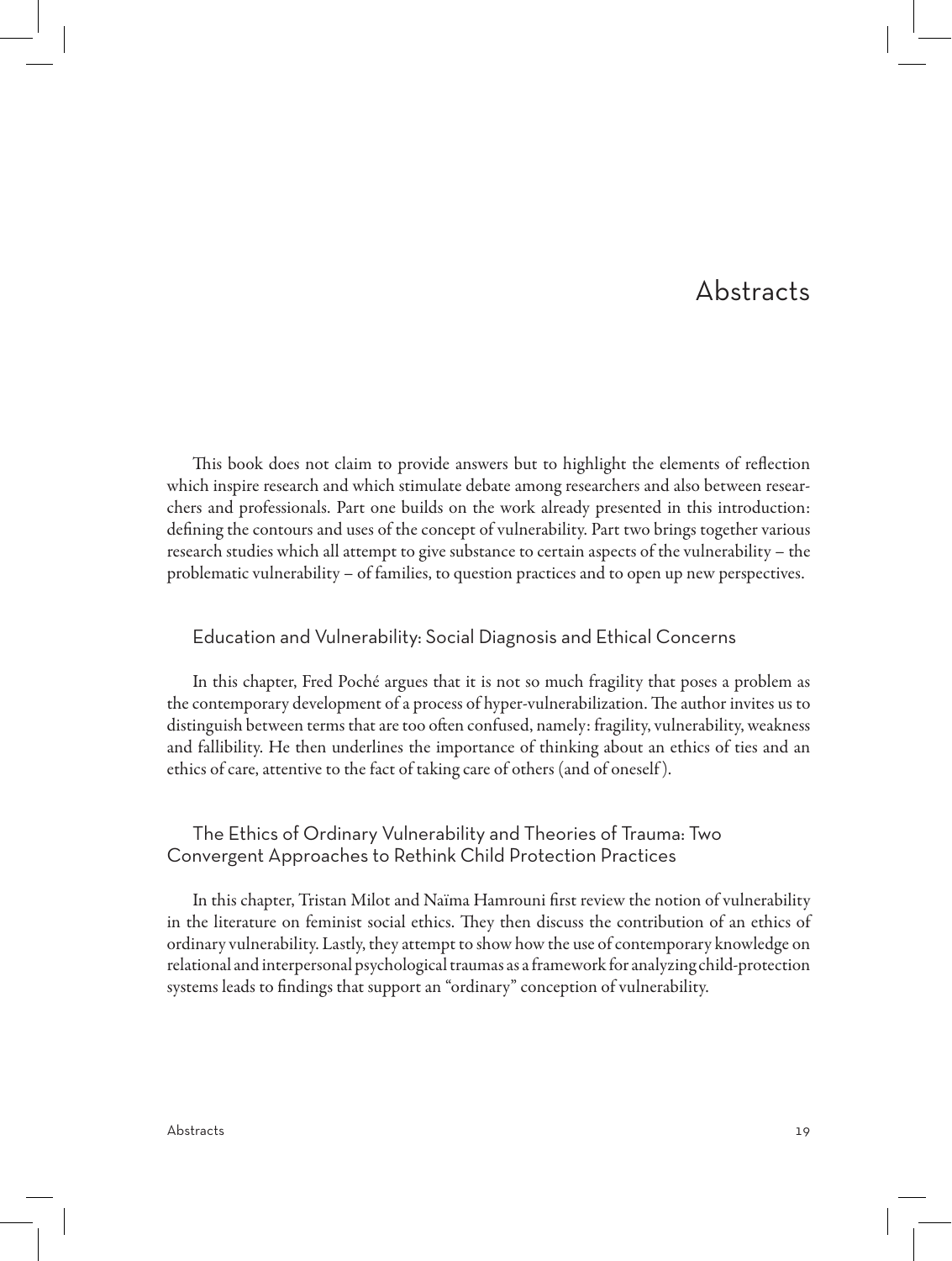Vulnerability or Risk? When an Ecosystem Analysis of Situations of Neglect in Child Protection Reveals the Shortcomings of the French Child Protection System

Gilles Séraphin draws on an ecosystem approach to situations of neglect to highlight the limitations of the French child protection system. He argues that this system provides children with inadequate responses. The theoretical foundation upon which this system was built makes it difficult to overcome the focus on the dual parent-child relationship and therefore to consider their environment, despite the fact that this environment is partly the origin of neglect situations.

## Family Reunification: a Challenge for Social and Educational Action with Families with Child Protection Concerns

M. Angells Balsells and his colleagues consider that vulnerability can be defined as a process of fragilization, as a tipping point between social integration and exclusion. In their view, the situation of families in child protection systems can be analyzed as part of a fragile balance between risk factors and protective factors that influence parenting. They underline the need to take into account the needs of children, parenting skills and the family's psychosocial context and they defend intervention methods that highly encourage participation. Through the analysis of the family reunification process (children's return to their families), they focus on professionals' attitudes and on their impact on participation.

## Vulnerabilities and Families: Conceptual Issues Associated with the Development of Vocational Training

Carl Lacharité and his colleagues discuss a training experience in the context of *La Maison des Familles au Québec*, which relates to community action rather than to public institutions. They question how this type of training on vulnerability can, on the one hand, preserve the logic of action common in this community and deepen the relationship with families, and on the other hand, strengthen the ties that these organizations forge on a daily basis with various types of public institutions that offer them services. In other words, the key challenge they face is in ensuring that the concept of vulnerability does not override community action with families through a certain institutional culture, but rather appears as a platform for dialogue between these two players.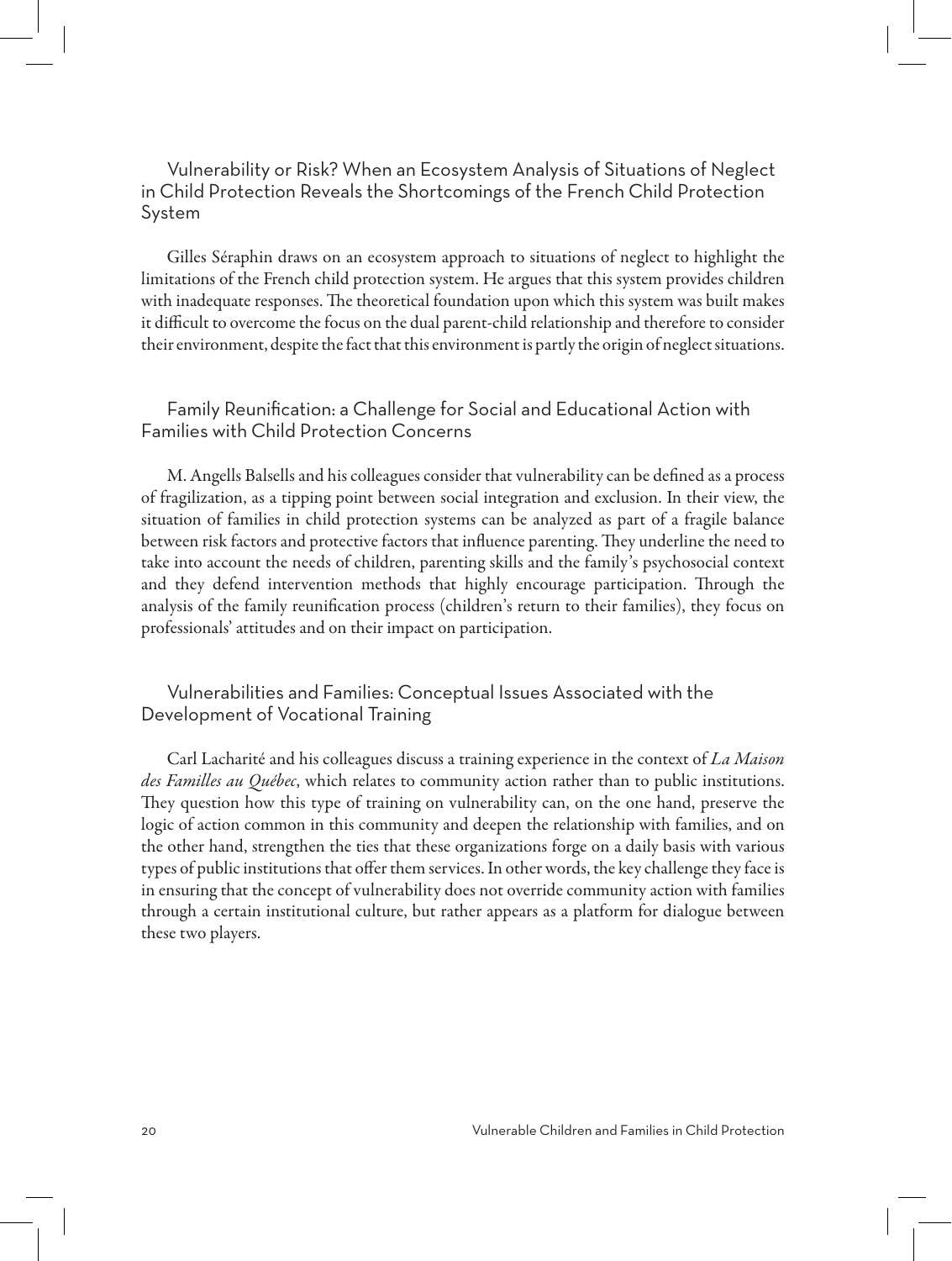#### The Inadequate Family Support in the Immediate Post-Partum Period and the Breakdown Associated with Becoming a Parent

The work presented by Delphine Vennat and her colleagues focuses on the perinatal period as a moment of vulnerability. Relying on a psychoanalytic assessment, these researchers emphasize the difficulty of becoming parents without the support of a family network. This factor of social and family isolation adds to the initial vulnerability experienced by all parents.

## The Placement of Children at Risk in Institutional or Individual Substitute Care in the Czech Republic

In this chapter, Lenka Šulová analyzes current social discourse in the Czech Republic about children at risk and the quest for optimal forms of childcare. The author focuses on the historical context and on the baseline data on the child's life in this country. In addition to drawing on classical references (Freud), she also allows us to discover the scientific literature of her country and to see how issues shared by different countries are addressed. She also highlights the current risks associated with the transition period in Czech society. In conclusion, she proposes several recommendations to improve the situation of children at risk in the Czech Republic.

## *De te Fabula Narratur*: Neglect and Vulnerabilities of Families, Professionals and Researchers in the P.IP.P.I Program

In this chapter, Paola Milani and her colleagues present the results of an action research: the Programme of Intervention for Prevention of Institutionalization. This program is based on intensive intervention with families with negligence issues. Specifically, they focus on how various professionals involved in the program describe family situations during the pre-assessment phase and look at the representations in play. They also address the complexity of the researcher/professional relationship and its implications for the research.

#### Interactional Dynamics in Child Protection

Starting from the broad issue relating to how families in vulnerable situations are supported in child protection systems, Maryse Bournel-Bosson and her colleagues observe workplace realities to identify accurately the extent to which the voice of parents is taken into account during interviews with social workers. Indeed, the collaboration between families and social workers depends on the interactional dynamics at work in the interviews and on the possibility of jointly developing descriptions, analyses and views.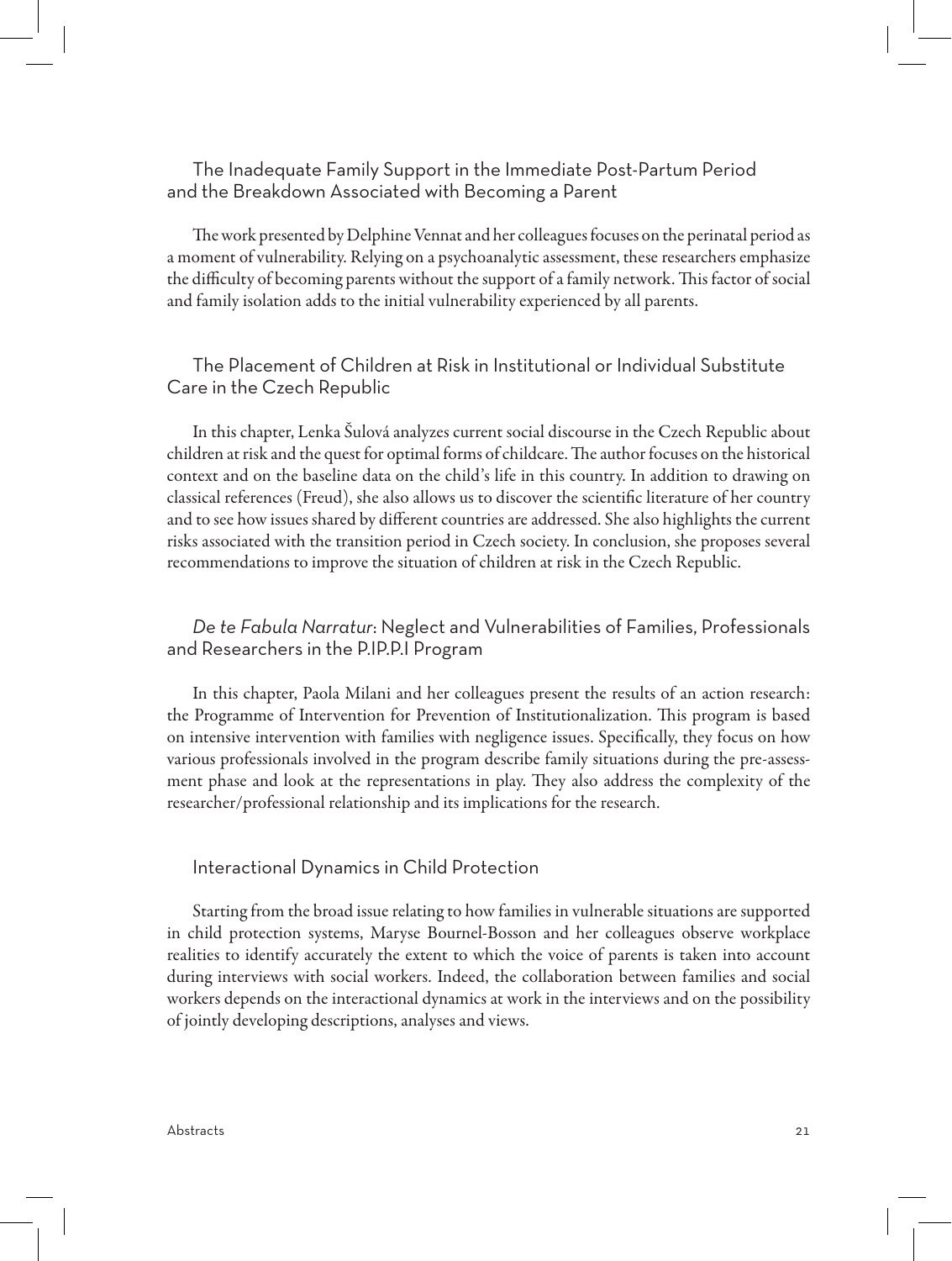## When Social and Health Vulnerabilities are Both at Play: the Trajectories of Child Protection

In this chapter, Séverine Euillet and her colleagues present a study on access to healthcare and the health of protected minors within child protection systems. They focus on the connection between the health and social spheres and highlight the extent to which potential vulnerabilities of the child are conceived differently at different moments of his or her trajectory in child protection systems. Key questions arise: is the protected child perceived as being vulnerable? To what extent does the proposed social and educational support take into account multiple vulnerabilities? How is the issue of children's health perceived and integrated into professional practices?

### Definition of Situations of Neglect Within Child Protection Institutions: the Importance of Parental Participation

In this chapter, Vicky Lafantaisie and her colleagues present the findings of two studies that focused on the participation of parents in situations of parental negligence within a youth protection institution in Quebec. The first study shows how this institution, because of its social organization, can weaken the families brought into contact with it. The researchers reveal the mechanisms that exclude parents' views, particularly with regard to the analysis of their own family situation. The second study shows a link between the use of a participatory approach and reduced stress among these parents. Lafantaisie and her colleagues therefore argue that institutions must create spaces in which parents are allowed to play an active role.

#### The Dynamics of Supporting Vulnerable Couples Within Parental Centers

In this chapter, Claire Ganne and Nathalie Thiéry focus on parenting centers, which are relatively recent institutions in the field of child protection in France. Their study aims to better understand the families received and the dynamics of support proposed. Analyzing this support, they distinguish between proposals that target the conjugal and parental couple, those that propose a differentiated approach involving the mother (with regard to motherhood) and the father (with regard to integration), and those that focus on the child. They underline the extent to which the absence of support from the family sphere is an element leading young parents to rely on professionals as auxiliary figures.